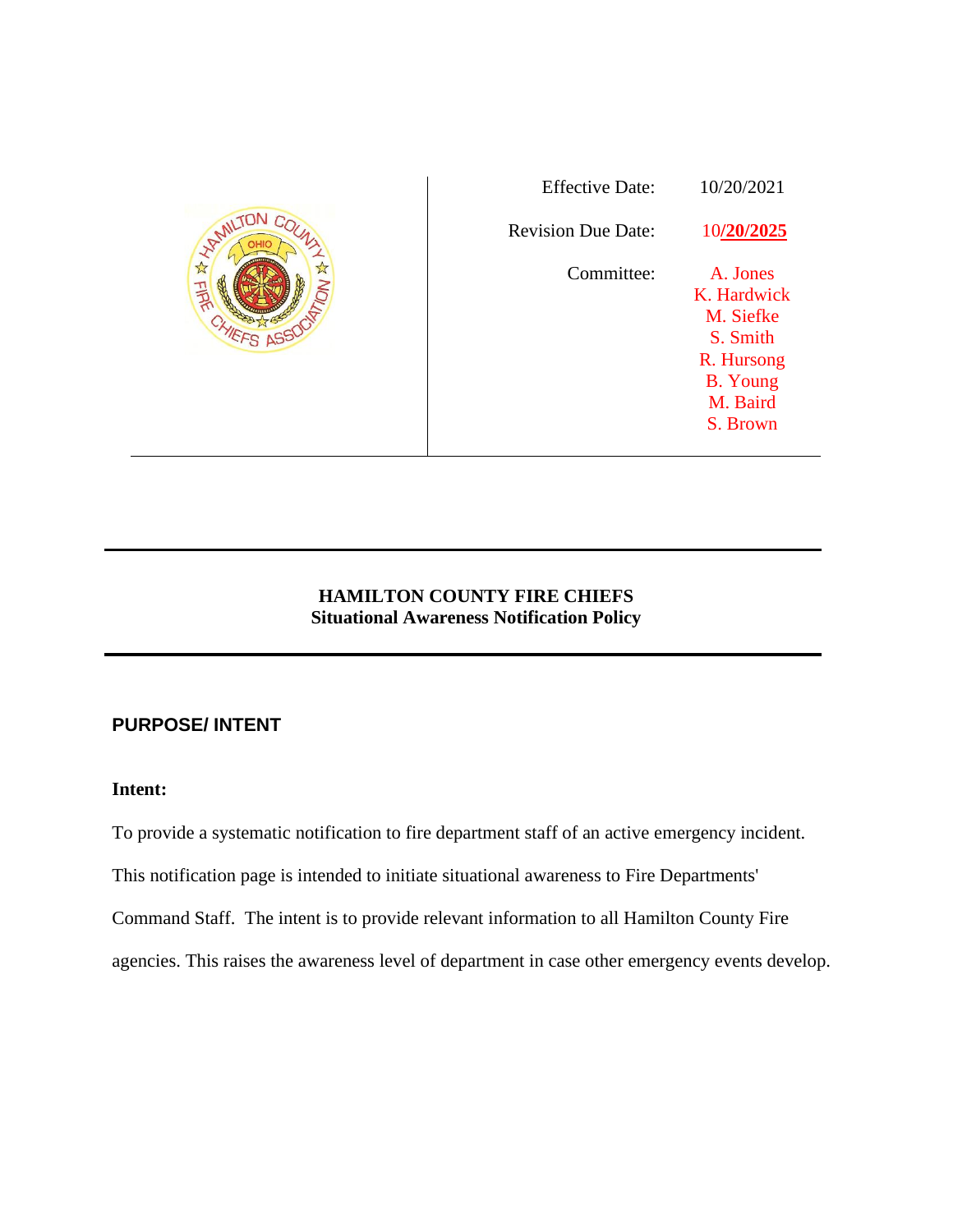## **Platform:**

We will be using Active Alert (911) to provide notifications. This platform allows the user to change the alerting method on their mobile device. Additionally, members can choose to receive notifications in the "Working Fire" and "Special Operations" groups. If the member wishes not to receive notifications, they can select "off-duty" with the Active Alert platform.

We will still utilize current notification systems that are in place. I.e., Rave Notification. In

addition, there may be an opportunity to utilize other systems like BRYX or FlowMSP and can

be managed through HCCC.

### **Groups:**

### **Fire Chiefs Page:**

This group will be notified through Active Alert when the following emergency incident occurs. Greater Alarms 2nd, 3rd, 4th, 5th

Activation of the following specialized resources;

- Hamilton County USAR
- Command 400
- Greater Cincinnati Hazardous Materials
- Mass Casualty Incident
- Any time a Fire Chief or Hamilton County Communications Center believes there is a need to notify this group.
- Airport Incident

## **Working Fire Group:**

This notification will be made when a resource or incident commander has declared a "working

fire," command request, Incident Support Team Member or 2nd alarm. If HCCC monitors the fire

ground traffic and hears the transmission of radio traffic that indicates that action is being taken

by assigned resources to mitigate a fire in a structure. HCCC has been advised to err on the side